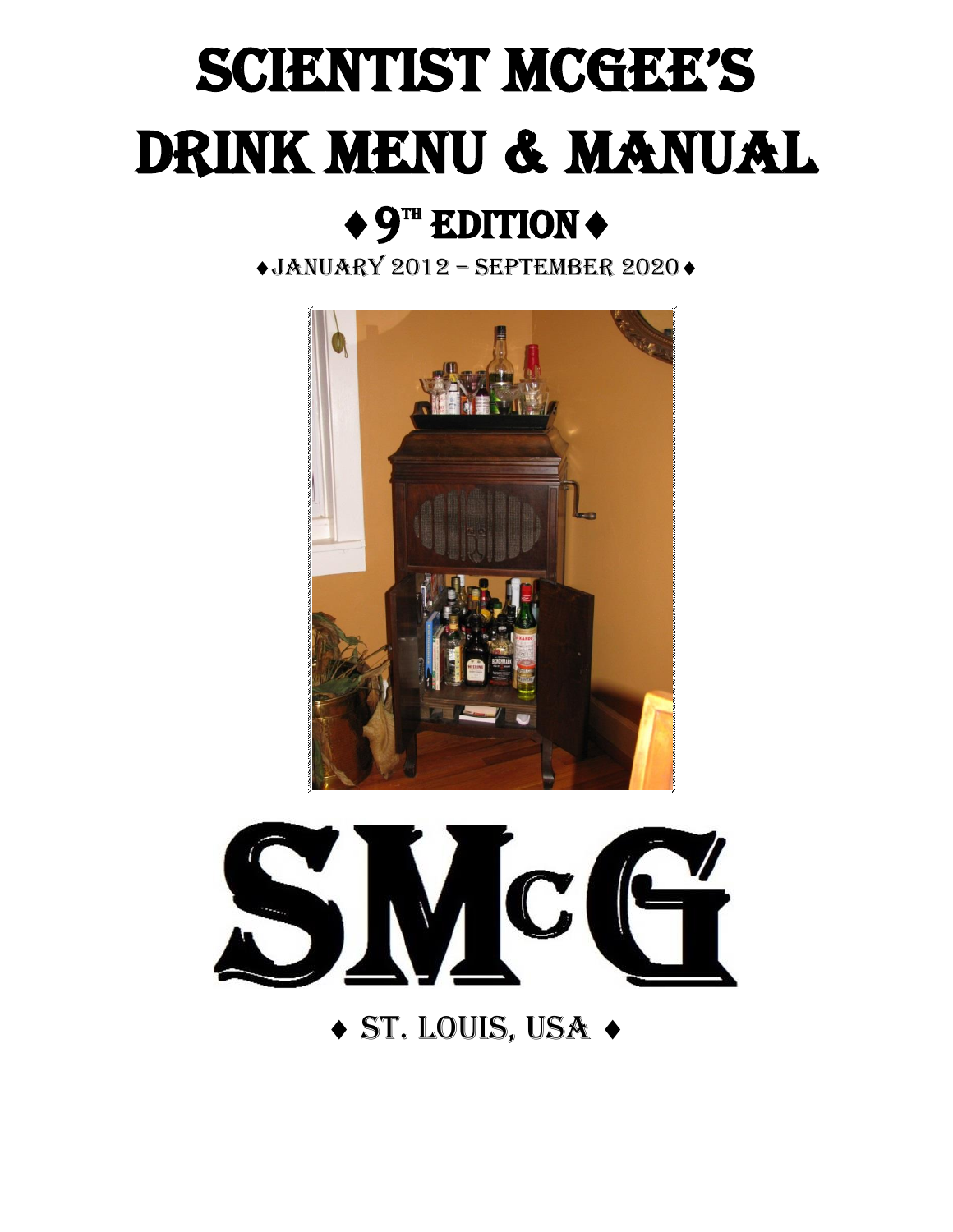### SCIENTIST MCGEE'S Drink Menu & Manual

1<sup>st</sup> EDITION - JANUARY 2012 2<sup>nd</sup> EDITION – DECEMBER 2012  $3<sup>8D</sup>$  EDITION – FEBRUARY 2014  $4^{\text{th}}$  EDITION – MAY 2014  $5^{\text{\tiny{TH}}}$  EDITION – JANUARY 2015 (In memory of Oscar Taveras 1992-2014) 6 th Edition – January 2016  $7<sup>th</sup>$  EDITION – APRIL 2018  $8<sup>th</sup>$  EDITION – JANUARY 2019 9TH EDITION – SEPTEMBER 2020

#### Table of Contents

Ingredient Inventory & Shopping List – Section I

The Basics: Measurements & Syrups – Section II

House Favorites – SEction III

Table of Contents by Base Ingredient & Type of Drink – Section IV

The Drinks – Pages 1 through 137

The Bookshelf – Page 138

Index of Modifying, Flavoring & Coloring Agents – Pages 139+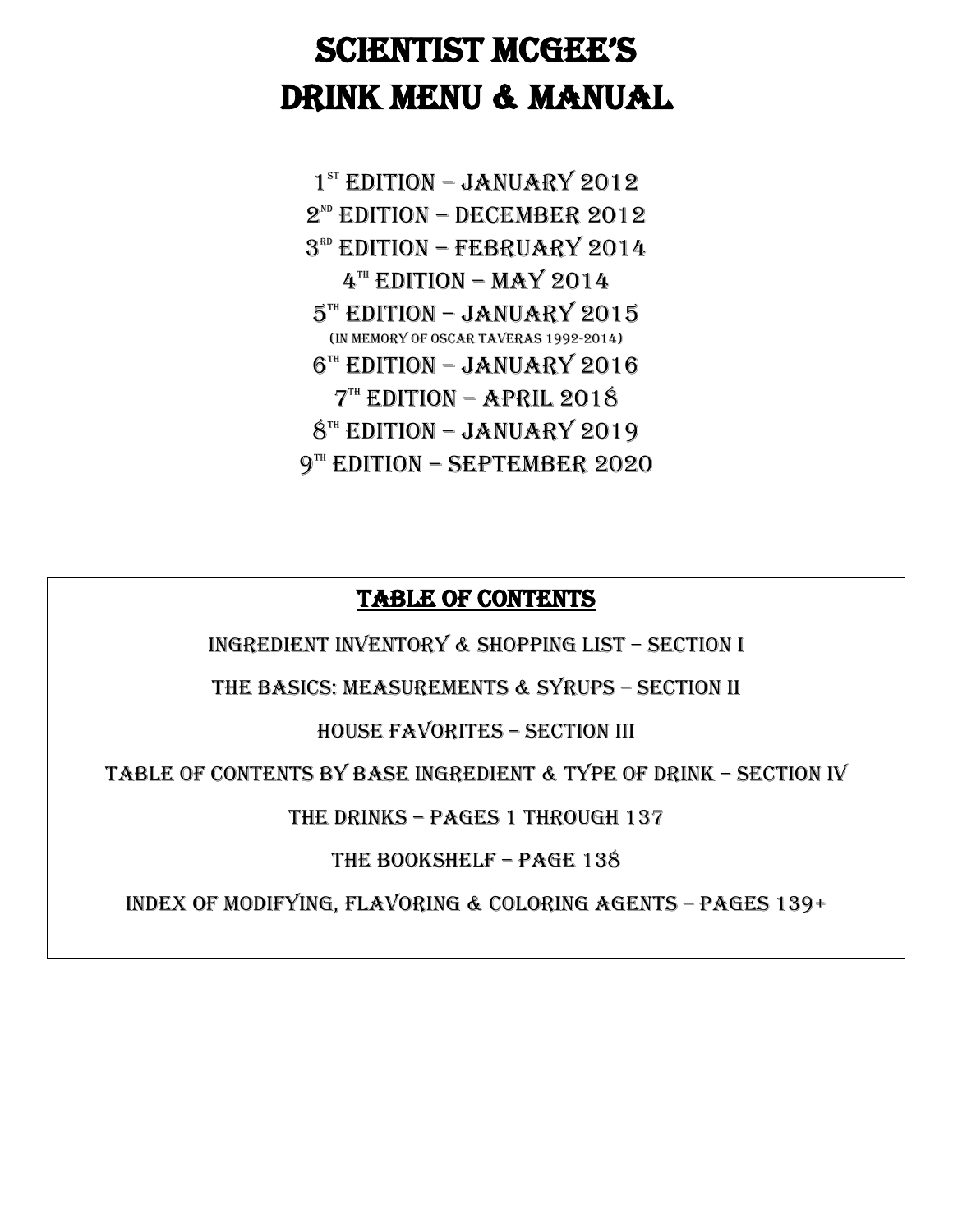#### FOR THE BARTENDER'S PERSONAL USE

| <b>FAVORITE BOTTLES:</b>     |  |
|------------------------------|--|
| <b>HOUSE STAPLES:</b>        |  |
| <b>BOTTLES THAT ARE LOW:</b> |  |
| BOTTLES THAT NEED REPLACING: |  |
| <b>SHOPPING LIST:</b>        |  |
|                              |  |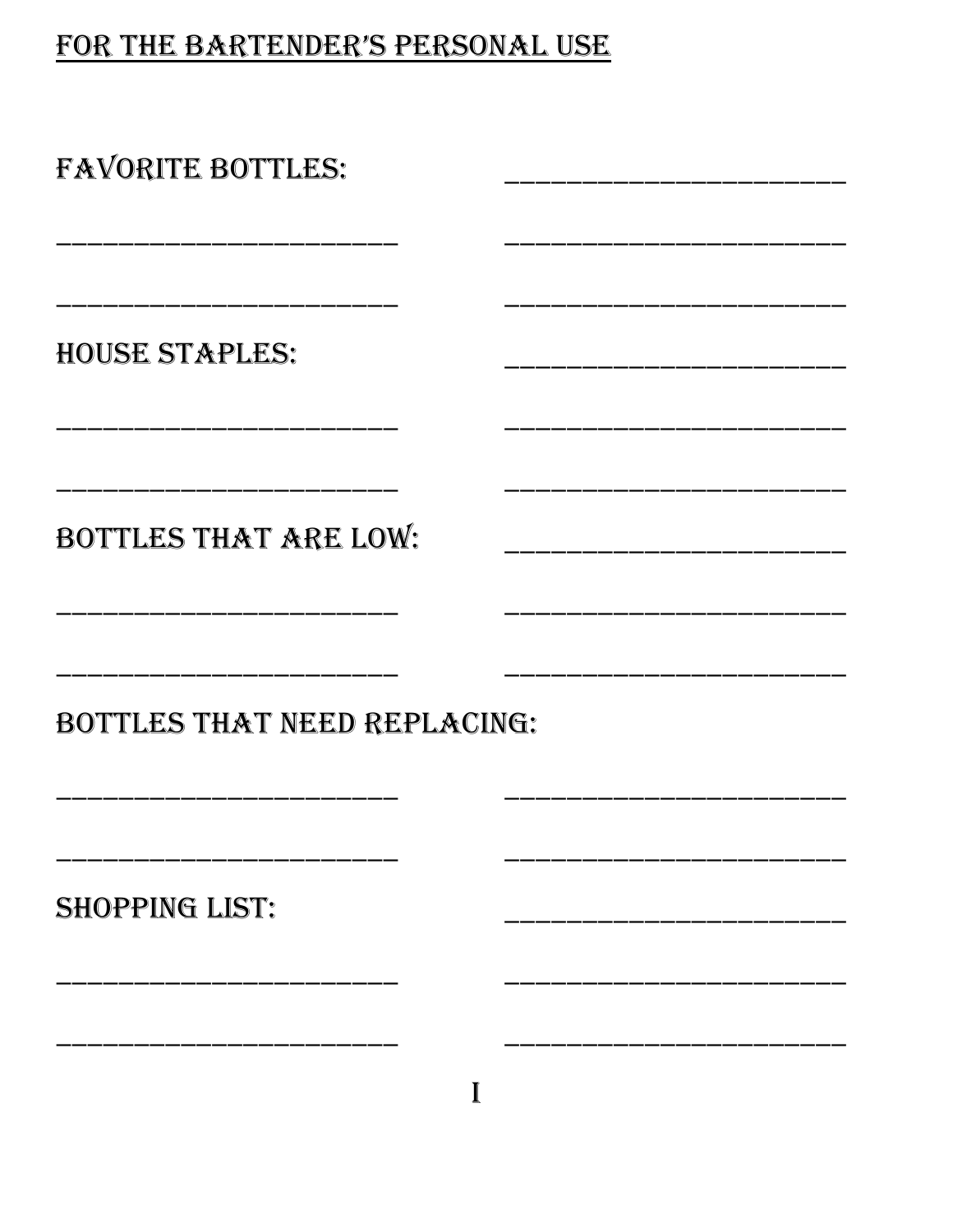# The Basics: measurements & syrups

#### Measurements:

Dash  $(d) = 6$  drops T[e](http://scientistmcgee.files.wordpress.com/2011/08/img00728.jpg)aspoon =  $1/8$  ounce  $Splash = 1/2$  ounce Tablespoon =  $1/2$  ounce Pony = 1 ounce Cordial = 1 ounce Pousse-cafe glass  $= 1.5$  ounces (oz)  $Jigger = 1.5 ounces$  $\text{shot} = 1.5 \text{ ounces}$ Cocktail glass = 2 ounces Wineglass  $=$  4 ounces  $Cup = 8$  ounces Small tumbler = 8 ounces Large tumbler = 16 ounces Mixing glass = 16 ounces  $Fifth = 750 ml = 25.4 ounces$ 

#### Syrup recipes:

**Simple Syrup:** Equal parts sugar & water (1:1 ratio) | Combine the sugar & water in a small sauce pan and bring to a simmer. Continue simmering, stirring until the sugar dissolves. This will only take a few minutes. Remove pan from the heat, and let it sit to cool down to room temperature. After it's cooled down, go ahead and transfer it to a container. You can store the simple syrup in the refrigerator for up to a month.

**Grenadine:** Equal parts pomegranate juice and superfine sugar (1:1 ratio) | Combine juice and sugar, shake until the sugar dissolves

**Demerara Syrup:** Equal parts demerara sugar & water (1:1 ratio) | Same prep instructions as simple syrup above.

**Jalapeno Syrup:** Equal parts sugar & water (1:1 ratio) + 1 jalapeno pepper | Mix sugar and water, boil to make a basic simple syrup; add jalapeno pepper, sliced lengthwise with seeds included; bring to a quick boil again, then let simmer for 10 minutes; let cool.

#### Bitters Mixtures:

**Herbstura:** Equal parts Angostura bitters & Herbsaint liqueur (à la Don Beach)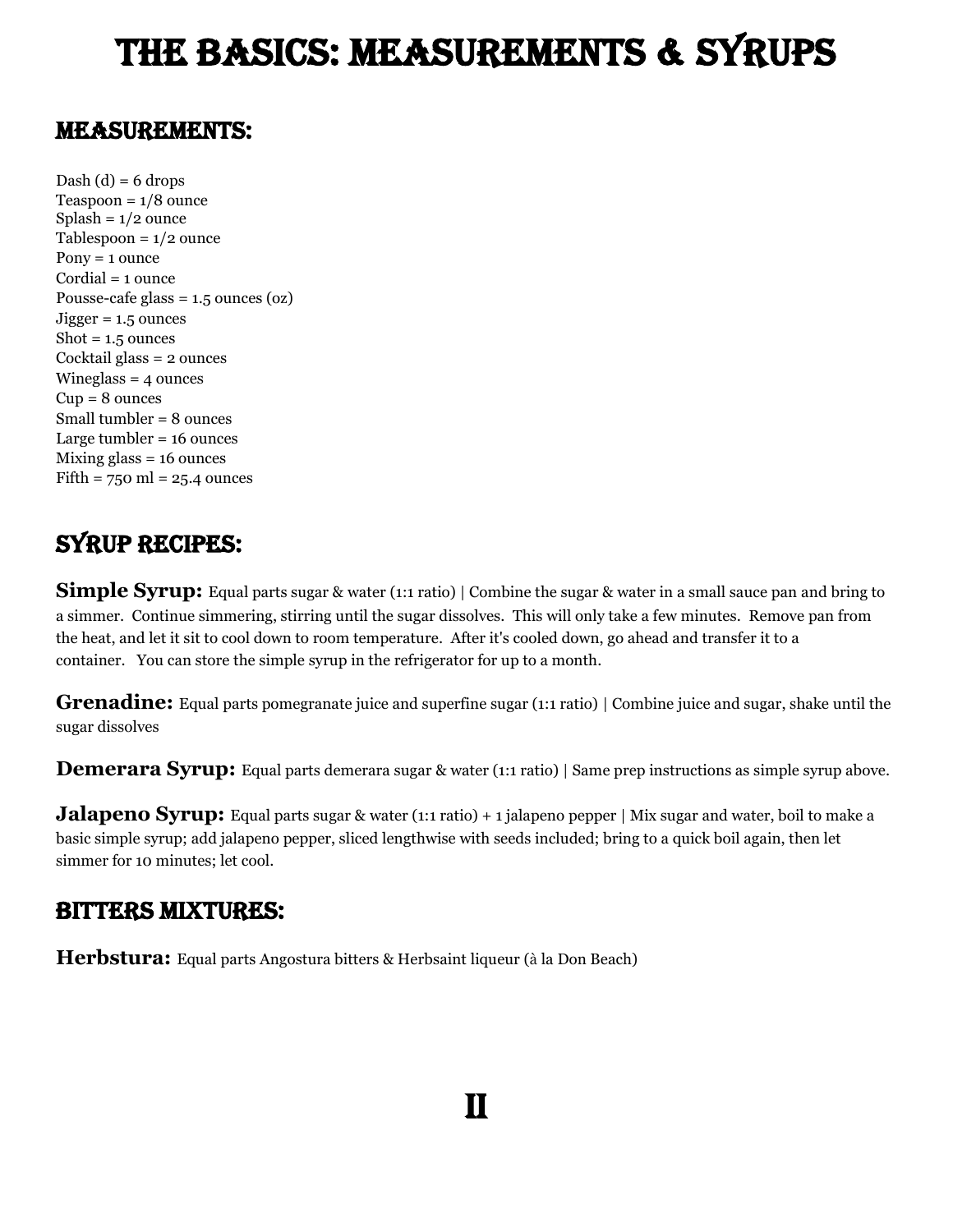# house Favorites

 $\bullet$  IN NO PARTICULAR ORDER  $\bullet$ 

| <b>SCIENTIST MCGEE'S FAVORITES:</b> | Japanese Cocktail - page 63         |
|-------------------------------------|-------------------------------------|
| Old Fashioned – page 36             | The Ragazzino $-$ page 85           |
| Sazerac – page 6                    | Don't Blink - page 89               |
| Vieux Carre $-$ page 31             | Hoop La! - page 56                  |
| Blood & Sand $-$ page 15            | Final Ward - page 135               |
| Margarita – page 16                 | Sidecar $-$ page 3                  |
| Trinidad Sour - page 56             | East Village Athletic Club - pg. 39 |
| Robert Treat Special - page 17      | Negroni Flip - page 125             |
| S. Grand $-$ page 118               | Eclipse – page $43$                 |
| Martica – page 99                   | Loop Tonic - page 28                |
| Aviation II - page 1                | Americano – page 32                 |
| Billiken Cocktail – page 63         | Mr. Clark's Cane - page 58          |
| $Cloister - page 35$                | Dare I Say? - page 84               |
| Corpse Reviver $#2$ – page 48       | Show Me Cocktail – page 99          |
| Last Word – page 9                  | $501 - page 60$                     |
| Martinez $-$ page $71$              | Harvest Moon - page 54              |
| Martini – page 11                   | Mint Julep $-$ page 90              |
| Negroni – page 5                    | Whiskey Sour – page 122             |
| Pink $Gin - page 70$                | Spectator - page 119                |
| Pimm's $Cup$ – page 72              | McGee's Daiquiri - page 151         |
| The 109 <sup>th</sup> – page 79     |                                     |
| Boulevardier-page 79                |                                     |
| The Highlander - page 96            | <b>SMCG'S WIFE'S FAVORITES:</b>     |
| Ferguson $-$ page 97                | El Burro $-$ page 131               |
| Mark Twain – page 94                | Margarita - page 16                 |
| Roycroft Cocktail - page 134        | Blackjack - page 148                |
| Summer Relief - page 61             | 21st Century - page 149             |
| Manhattan (H. Craddock's) - pg. 21  | Dark & Stormy - page 150            |
| Little Man $-$ page 69              | Daiquiri - page 20                  |
| Monte Carlo - page 30               | St. Stephen's Sour - page 153       |
| Reanimator – page $78$              | Hurricane - page 151                |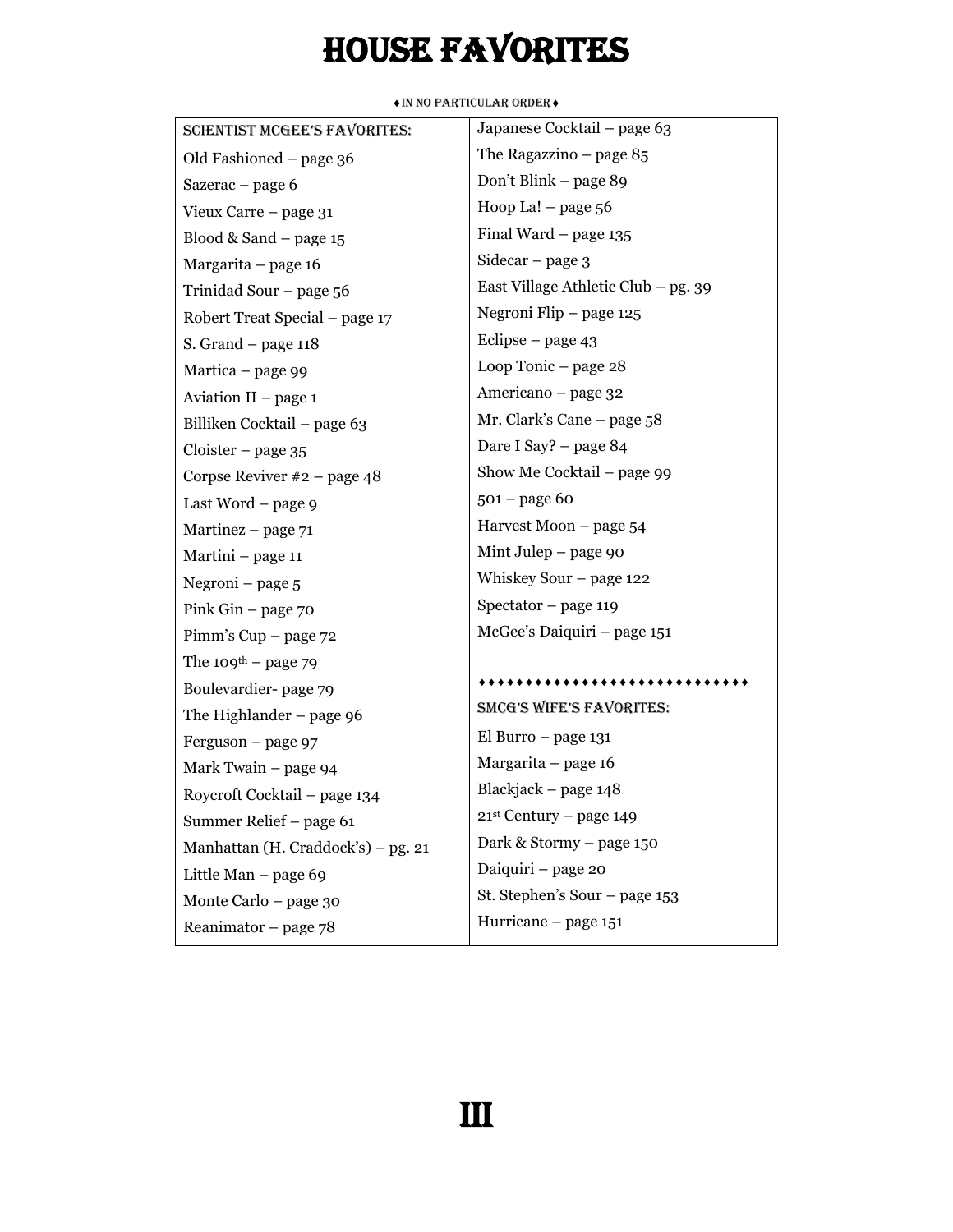# **SECTION IV TABLE OF CONTENTS**

Organized by Base ingredient, then type of drink, then by alphabet House Favorites are bolded

#### **GIN DRINKS**

| Drink Name & Page #                       | <b>Type of</b><br><b>Drink</b> | Drink Name & Page #            | <b>Type</b><br><u>Drii</u> |
|-------------------------------------------|--------------------------------|--------------------------------|----------------------------|
| "Archangel" - page 73                     | Cocktail                       | "Tom Collins" – page 108       | Fizz                       |
| "Berlioni" – page 93                      | Cocktail                       | "Singapore Sling" - page 145   | Fizz                       |
| "Bijou" – page 11                         | Cocktail                       | "Captain's Table" – page 7     | Fizz                       |
| "Billiken Cocktail"<br>$(SMcG)$ – page 63 | Cocktail                       | "Negroni Flip" – page 125      | Flip                       |
| "Can-Can Martini" – page 38               | Cocktail                       | "Fidelio" - page 140           | Sour                       |
| "Cynargroni" - page 109                   | Cocktail                       | "Abbey Cocktail" - page 67     | Sour                       |
| "Dubonnet Cocktail" – pg. 95              | Cocktail                       | "Appetiser Cocktail" - page 81 | Sour                       |
| "Ephemeral" - page 83                     | Cocktail                       | "Aurora's Bed" – page 35       | Sour                       |
| "Fernet Branca Cocktail" -<br>page 70     | Cocktail                       | "Aviation II" - page 1         | Sour                       |
| "Hanson Dry" – page 130                   | Cocktail                       | "Aviation" - page 7            | Sour                       |
| "Jewel Cocktail" - page 37                | Cocktail                       | "Bella Luna" - page 100        | Sour                       |
| "Le Jacques Strap" - page 20              | Cocktail                       | "Biter" - page 91              | Sour                       |
| "Lucien Gaudin Cocktail" -<br>page 87     | Cocktail                       | "Blue Moon" – page 1           | Sour                       |
| "Negroni" – page 5                        | Cocktail                       | "Bronx Cocktail" - page 6      | Sour                       |
| "Obituary" – page 5                       | Cocktail                       | "Cloister" - page 35           | Sour                       |
| "Pink Gin" $-$ page $70$                  | Cocktail                       | "Colonial Cocktail" – page 23  | Sour                       |
| "Poppy Variation" - page 26               | Cocktail                       | "Corpse Reviver $#2$ – page 48 | Sour                       |
| "Recital Cocktail" (SMcG) -<br>page 89    | Cocktail                       | "Damn the Weather" – page 98   | Sour                       |
| "Salome" – page 132                       | Cocktail                       | "Fine & Dandy" – page $36$     | Sour                       |
| "Statesman" – page 44                     | Cocktail                       | "French Gimlet" – page 19      | Sour                       |

| Drink Name & Page #                       | <b>Type of</b><br><b>Drink</b> | Drink Name & Page #            | <b>Type of</b><br><b>Drink</b> |
|-------------------------------------------|--------------------------------|--------------------------------|--------------------------------|
| "Archangel" - page 73                     | Cocktail                       | "Tom Collins" – page 108       | Fizz                           |
| "Berlioni" – page 93                      | Cocktail                       | "Singapore Sling" - page 145   | Fizz (Tiki)                    |
| "Bijou" - page 11                         | Cocktail                       | "Captain's Table" – page 7     | Fizz / Tiki                    |
| "Billiken Cocktail"<br>$(SMcG)$ – page 63 | Cocktail                       | "Negroni Flip" – page 125      | Flip                           |
| "Can-Can Martini" – page 38               | Cocktail                       | "Fidelio" - page 140           | Sour                           |
| "Cynargroni" – page 109                   | Cocktail                       | "Abbey Cocktail" – page 67     | Sour                           |
| "Dubonnet Cocktail" - pg. 95              | Cocktail                       | "Appetiser Cocktail" - page 81 | Sour                           |
| "Ephemeral" - page 83                     | Cocktail                       | "Aurora's Bed" - page 35       | Sour                           |
| "Fernet Branca Cocktail" -<br>page 70     | Cocktail                       | "Aviation II" – page 1         | Sour                           |
| "Hanson Dry" – page 130                   | Cocktail                       | "Aviation" – page 7            | Sour                           |
| "Jewel Cocktail" – page 37                | Cocktail                       | "Bella Luna" – page 100        | Sour                           |
| "Le Jacques Strap" – page 20              | Cocktail                       | "Biter" - page 91              | Sour                           |
| "Lucien Gaudin Cocktail" -<br>page 87     | Cocktail                       | "Blue Moon" - page 1           | Sour                           |
| "Negroni" – page 5                        | Cocktail                       | "Bronx Cocktail" - page 6      | Sour                           |
| "Obituary" – page 5                       | Cocktail                       | "Cloister" - page 35           | Sour                           |
| "Pink Gin" – page 70                      | Cocktail                       | "Colonial Cocktail" - page 23  | Sour                           |
| "Poppy Variation" – page 26               | Cocktail                       | "Corpse Reviver $#2$ – page 48 | Sour                           |
| "Recital Cocktail" (SMcG) -<br>page 89    | Cocktail                       | "Damn the Weather" – page 98   | Sour                           |
| "Salome" - page 132                       | Cocktail                       | "Fine & Dandy" – page $36$     | Sour                           |
| "Statesman" – page 44                     | Cocktail                       | "French Gimlet" – page 19      | Sour                           |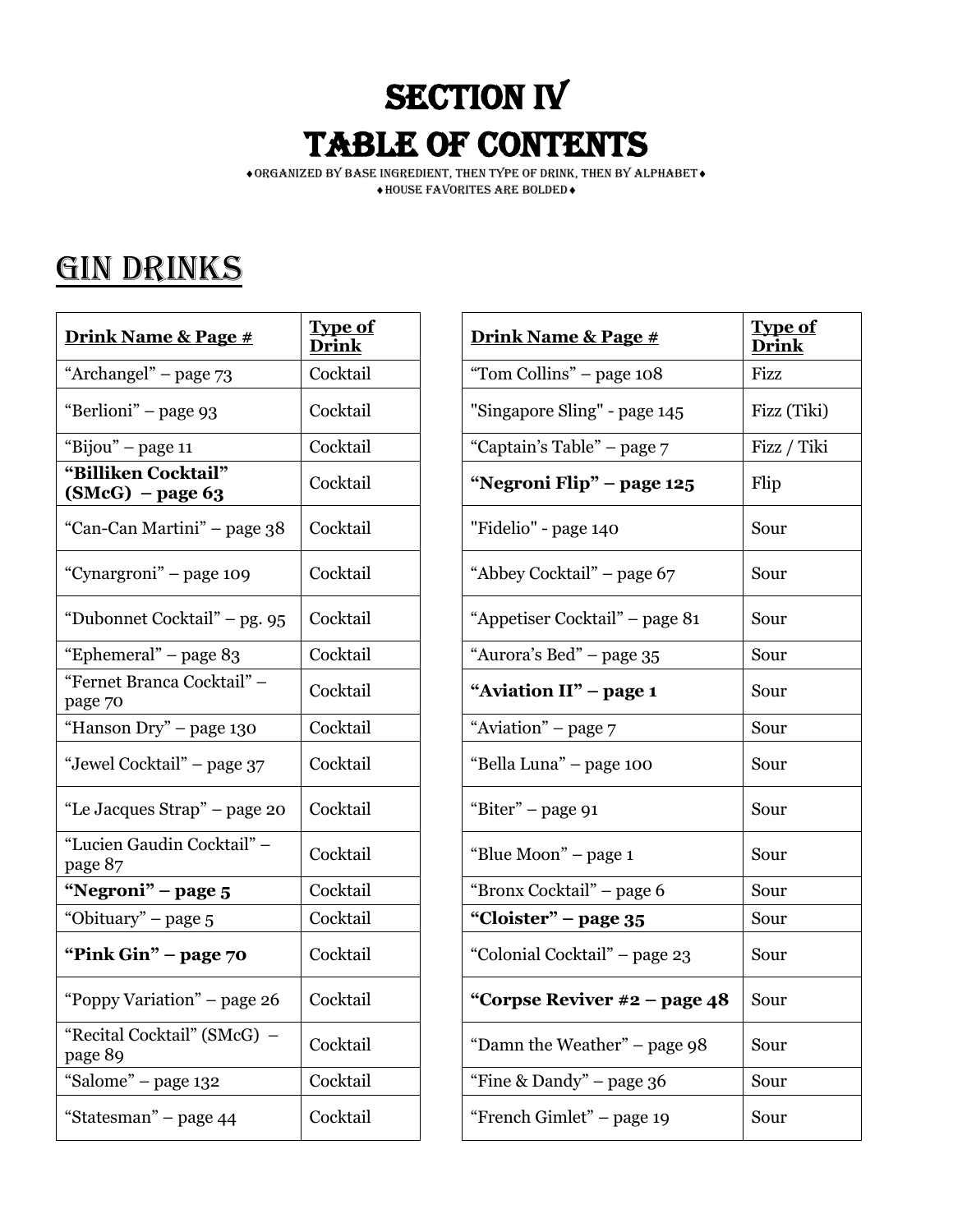| "The Alaska" - page 85                       | Cocktail                                      | "Hanky Panky" - page 57               | Sour                |
|----------------------------------------------|-----------------------------------------------|---------------------------------------|---------------------|
| "The Joy Division" – page 118                | Cocktail<br>"Have a Heart Cocktail" – page 55 |                                       | Sour                |
| "The Martinez $(*2)"$ –<br>page 71           | Cocktail                                      | "L Train" - page 98                   | Sour                |
| "The Martinez" – page 25                     | Cocktail                                      | "Lavender Bee's Knees" – page 64      | Sour                |
| "The Martini" - page 11                      | Cocktail                                      | "Monkey Gland" – page 27              | Sour                |
| "The Move Over" – page 16                    | Cocktail                                      | "Mujer Verde" - page 34               | Sour                |
| "Vesper" - page 107                          | Cocktail                                      | "Pegu Club" - page 47                 | Sour                |
| "Xanthia" – page 42                          | Cocktail                                      | "Sawyer" - page 68                    | Sour                |
| "Signed & Sealed" - page 148                 | Fizz                                          | "Seville Cocktail" – page 25          | Sour                |
| "Ramos Fizz" - page 32                       | Fizz                                          | "South Grand" (SMcG) – page<br>118    | Sour                |
|                                              |                                               |                                       |                     |
| Drink Name & Page #                          | <b>Type of</b><br><b>Drink</b>                | Drink Name & Page #                   | <b>Type</b><br>Drin |
| "South Slope" - page 49                      | Sour                                          | "Twentieth Century" – page 122        | Sour                |
| "Strike's Off" - page 80                     | Sour                                          | "Vie Rose" - page 119                 | Sour                |
| "Summer Relief" – page 61                    | Sour                                          | "Water Lily" - page 51                | Sour                |
| "The Blue Devil" – page 29                   | Sour                                          | "Wedding Belle" - page 130            | Sour                |
| "The Bronx Bomber" - page<br>12              | Sour                                          | "Welcome Stranger" - page 88          | Sour                |
| "The Communist" – page 19                    | Sour                                          | "Wellington" – page 57                | Sour                |
| "The Counter Argument"<br>$(SMcG)$ – page 12 | Sour                                          | "White Lady" - page 86                | Sour                |
| "The Gilroy" – page 22                       | Sour                                          | "Humuhumunukunukuapa'a" -<br>page 147 | Sour                |
| "The Gimlet" $-$ page 23                     | Sour                                          | "Saturn"                              | Sour                |
| "The Gypsy" $-$ page 24                      | Sour                                          | "Suffering Bastard" - page 142        | Sour                |
| "The Last Word" – page 9                     | Sour                                          | "Peach Shrub Aviation" – page 131     | Sour                |
| "The Plantation" – page 28                   | Sour                                          | "Far East" – page 114                 | Sour                |
| "The Stork Club" – page 2                    | Sour                                          |                                       |                     |

| "The Alaska" - page 85                       | Cocktail                       | "Hanky Panky" - page 57               | Sour                           |
|----------------------------------------------|--------------------------------|---------------------------------------|--------------------------------|
| "The Joy Division" – page 118                | Cocktail                       | "Have a Heart Cocktail" - page 55     | Sour                           |
| "The Martinez $(\#2)$ " –<br>page 71         | Cocktail                       | "L Train" - page 98                   | Sour                           |
| "The Martinez" – page 25                     | Cocktail                       | "Lavender Bee's Knees" – page 64      | Sour                           |
| "The Martini" – page 11                      | Cocktail                       | "Monkey Gland" – page 27              | Sour                           |
| "The Move Over" – page 16                    | Cocktail                       | "Mujer Verde" – page 34               | Sour                           |
| "Vesper" - page 107                          | Cocktail                       | "Pegu Club" - page 47                 | Sour                           |
| "Xanthia" – page 42                          | Cocktail                       | "Sawyer" - page 68                    | Sour                           |
| "Signed & Sealed" - page 148                 | Fizz                           | "Seville Cocktail" – page 25          | Sour                           |
| "Ramos Fizz" - page 32                       | Fizz                           | "South Grand" (SMcG) – page<br>118    | Sour                           |
|                                              |                                |                                       |                                |
| Drink Name & Page #                          | <b>Type of</b><br><b>Drink</b> | Drink Name & Page #                   | <b>Type of</b><br><b>Drink</b> |
| "South Slope" - page 49                      | Sour                           | "Twentieth Century" - page 122        | Sour                           |
| "Strike's Off" – page 80                     | Sour                           | "Vie Rose" – page 119                 | Sour                           |
| "Summer Relief" - page 61                    | Sour                           | "Water Lily" – page $51$              | Sour                           |
| "The Blue Devil" – page 29                   | Sour                           | "Wedding Belle" - page 130            | Sour                           |
| "The Bronx Bomber" - page<br>12              | Sour                           | "Welcome Stranger" - page 88          | Sour                           |
| "The Communist" – page 19                    | Sour                           | "Wellington" – page 57                | Sour                           |
| "The Counter Argument"<br>$(SMcG)$ – page 12 | Sour                           | "White Lady" – page 86                | Sour                           |
| "The Gilroy" – page 22                       | Sour                           | "Humuhumunukunukuapa'a" -<br>page 147 | Sour (Tiki)                    |
| "The Gimlet" $-$ page 23                     | Sour                           | "Saturn"                              | Sour (Tiki)                    |
| "The Gypsy" - page 24                        | Sour                           | "Suffering Bastard" - page 142        | Sour (Tiki)                    |
| "The Last Word" – page 9                     | Sour                           | "Peach Shrub Aviation" - page 131     | Sour / Shrub                   |
| "The Plantation" – page 28                   | Sour                           | "Far East" – page 114                 | Sour / Tiki                    |
| "The Stork Club" – page 2                    | Sour                           |                                       |                                |
|                                              |                                |                                       |                                |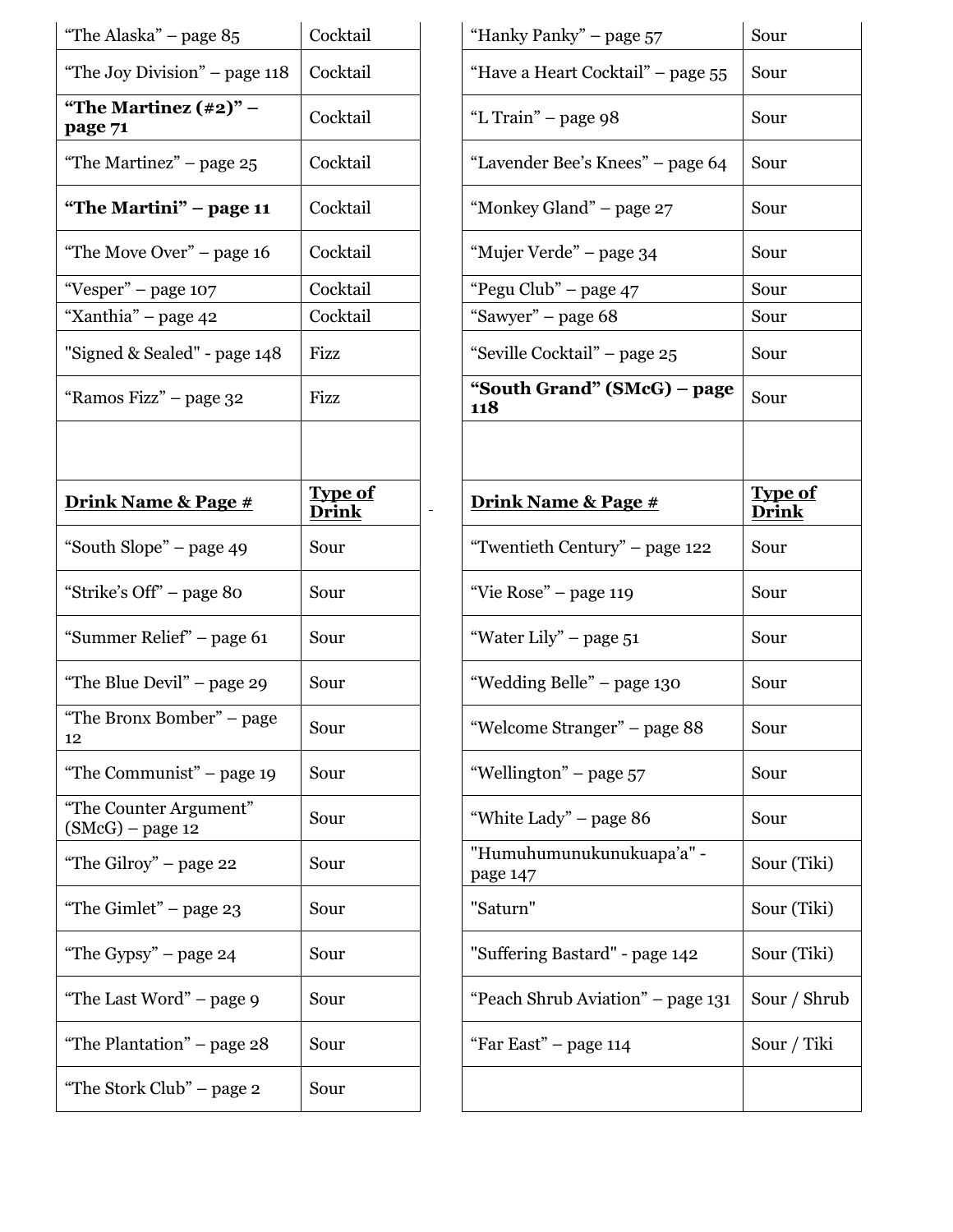# GENEVER DRINKS

| Drink Name & Page # | <b>Type of</b> |
|---------------------|----------------|
|                     |                |

# Rye Whiskey DRINKS

| Drink Name & Page #                              | <b>Type of Drink</b> | Drink Name & Page #                         | <b>Type of Drink</b> |
|--------------------------------------------------|----------------------|---------------------------------------------|----------------------|
| "Breast Pocket Cocktail"<br>$(SMcG)$ – page 45   | Beer Cocktail        | "Sazerac" - page 6                          | Cocktail             |
| " $1794$ " – page 102                            | Cocktail             | "Show Me Cocktail"<br>(SMcG) - page 99      | Cocktail             |
| " $3, 2, 1$ " – page 34                          | Cocktail             | "The Conference" – page<br>117              | Cocktail             |
| "Boulevardier" (with<br>Rye) – page 79           | Cocktail             | "The Hesitation" – page 55                  | Cocktail             |
| "Brooklyn" – page 46                             | Cocktail             | "The Manhattan" (with<br>rye) – page 10     | Cocktail             |
| "Algonquin" - page 75                            | Sour                 | "Toronto" – page 68                         | Cocktail             |
| "Bang Up Cocktail" - page<br>77                  | Sour                 | "Understudy Cocktail"<br>$(SMcG)$ – page 94 | Cocktail             |
| "Blinker" – page 41                              | Sour                 | "Vieux Carre" - page<br>31                  | Cocktail             |
| "Brown Derby" - page 59                          | Sour                 | "Waldorf" - page 8                          | Cocktail             |
| "Clifton Heights Cocktail"<br>$(SMcG)$ – page 42 | Sour                 | "Rattlesnake" - page 152                    | Flip                 |
| "Fallback" – page 137                            | Cocktail             | "Whiskey Flip" - page 147                   | Flip                 |
| "Reanimator" - page<br>78                        | Cocktail             | "Millionaire" – page 31                     | Flip                 |
| "Trivial Problems" - page<br>138                 | Cocktail             | "Augustus" - page 136                       | Sour                 |
| "Up The Mississippi" -<br>page 135               | Cocktail             | "Final Ward" - page<br>135                  | Sour                 |
| "Dandy Cocktail" - page<br>82                    | Cocktail             | "Roycroft Cocktail" -<br>page 134           | Sour                 |
| "Dare I Say?" - page<br>84                       | Cocktail             | "Ward 8" - page 4                           | Sour                 |
| "De La Louisiane" – page<br>40                   | Cocktail             | "Whiskey Daisy" - page<br>149               | Sour                 |
| "Harry's Manhattan" -<br>page 21                 | Cocktail             | "Don't Blink" – page<br>89                  | Sour                 |
| "Harvest Moon" -<br>page 54                      | Cocktail             | "Junior" – page 53                          | Sour                 |
| "Hunter" - page 128                              | Cocktail             | "N.Y. Sour" – page $121$                    | Sour                 |

| Drink Name & Page #                  | <b>Type of Drink</b> | Drink Name & Page #           | <b>Type of Drink</b> |
|--------------------------------------|----------------------|-------------------------------|----------------------|
| "Improved Gin Cocktail" –<br>page 52 | Cocktail             | "Genever Daisy" – page<br>117 | Sour                 |

| <b>Type of Drink</b> | Drink Name & Page #                         | <b>Type of Drink</b> |
|----------------------|---------------------------------------------|----------------------|
| <b>Beer Cocktail</b> | "Sazerac" – page 6                          | Cocktail             |
| Cocktail             | "Show Me Cocktail"<br>(SMcG) - page 99      | Cocktail             |
| Cocktail             | "The Conference" – page<br>117              | Cocktail             |
| Cocktail             | "The Hesitation" – page 55                  | Cocktail             |
| Cocktail             | "The Manhattan" (with<br>rye) – page 10     | Cocktail             |
| Sour                 | "Toronto" - page 68                         | Cocktail             |
| Sour                 | "Understudy Cocktail"<br>$(SMcG)$ – page 94 | Cocktail             |
| Sour                 | "Vieux Carre" – page<br>31                  | Cocktail             |
| Sour                 | "Waldorf" – page 8                          | Cocktail             |
| Sour                 | "Rattlesnake" - page 152                    | Flip                 |
| Cocktail             | "Whiskey Flip" - page 147                   | Flip                 |
| Cocktail             | "Millionaire" – page 31                     | Flip                 |
| Cocktail             | "Augustus" - page 136                       | Sour                 |
| Cocktail             | "Final Ward" - page<br>135                  | Sour                 |
| Cocktail             | "Roycroft Cocktail" -<br>page 134           | Sour                 |
| Cocktail             | "Ward 8" - page 4                           | Sour                 |
| Cocktail             | "Whiskey Daisy" - page<br>149               | Sour                 |
| Cocktail             | "Don't Blink" – page<br>89                  | Sour                 |
| Cocktail             | "Junior" – page 53                          | Sour                 |
| Cocktail             | "N.Y. Sour" $-$ page 121                    | Sour                 |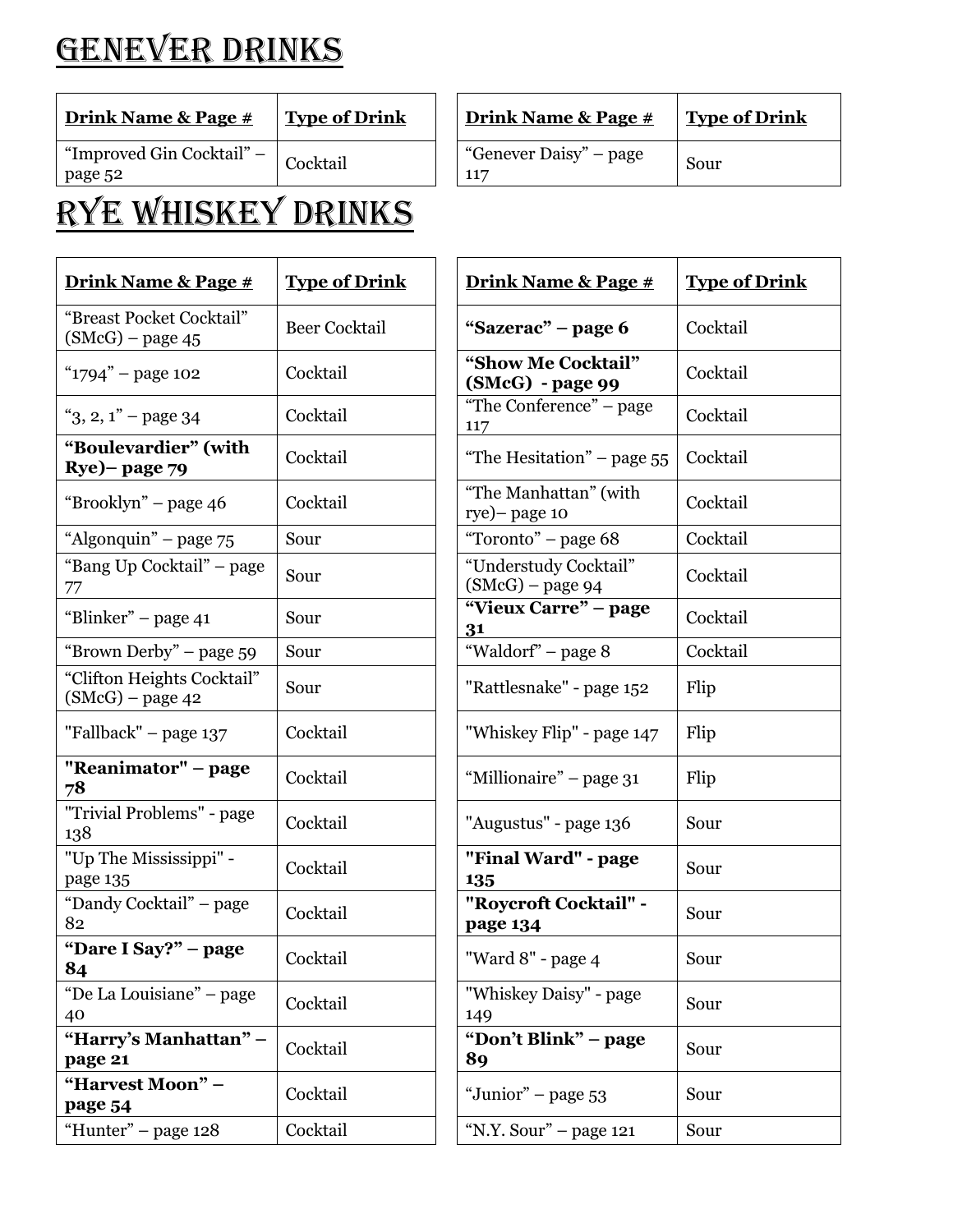| "Improved Whiskey<br>Cocktail" – page 44                  | Cocktail | "Over Easy" – page 93                   | Sour |
|-----------------------------------------------------------|----------|-----------------------------------------|------|
| "Maple Sunset Improved<br>$Cocktail''(SMcG) - page$<br>92 | Cocktail | "Rhubarb & Rye" – page<br>43            | sour |
| "Maple Sunset Old-<br>Fashioned" (SMcG) – page<br>96      | Cocktail | "S.G. Cocktail" – page 48               | Sour |
| "Monte Carlo" – page 30                                   | Cocktail | "The Little Man" (SMcG)<br>$-$ page 69  | Sour |
| "New Pal" – page 60                                       | Cocktail | "The Ragazzino"<br>$(SMcG)$ – page $85$ | Sour |
| "Old Fashioned" (with<br>rye) – page $36$                 | Cocktail | "The Scofflaw" – page 17                | Sour |
| "Remember the Maine" –<br>page 22                         | Cocktail |                                         |      |

# Bourbon Whiskey Drinks

| "St. Louis Old Fashioned"<br>- page 146     | Cocktail | "The Conference" – page<br>117              | Cocktail |
|---------------------------------------------|----------|---------------------------------------------|----------|
| "Autumn Sunset" – page<br>62                | Cocktail | "The Liberal" – page 49                     | Cocktail |
| "Black Heart" – page 73                     | Cocktail | "The Manhattan" (with<br>bourbon) – page 10 | Cocktail |
| "Boulevardier" (with<br>bourbon) – page 77  | Cocktail | "Waldorf" – page 8                          | Cocktail |
| "Gray Heart" – page 106                     | Cocktail | "Oh, Henry! Cocktail" -<br>page 82          | Fizz     |
| "Left Hand Cocktail" –<br>page 45           | Cocktail | "43 Flip" – page 129                        | Flip     |
| "Mint Julep Cocktail" –<br>page 74          | Cocktail | "Whiskey Daisy" - page<br>149               | Sour     |
| "Mint Julep" – page 90                      | Cocktail | "Paper Plane" - page 50                     | Sour     |
| "Old Fashioned" (with<br>bourbon) – page 36 | Cocktail | "San Francisco" – page 37                   | Sour     |
| "Old Pal" – page 13                         | Cocktail | "Stiletto" - page 14                        | Sour     |
| "Pendergrast" - page 114                    | Cocktail | "Whiskey Sour" – page<br>122                | Sour     |
| "Preakness" - page 101                      | Cocktail | "Halekulani Cocktail" -<br>page 140         | Sour (Ti |

| Cocktail | "The Conference" - page<br>117              | Cocktail    |
|----------|---------------------------------------------|-------------|
| Cocktail | "The Liberal" – page 49                     | Cocktail    |
| Cocktail | "The Manhattan" (with<br>bourbon) – page 10 | Cocktail    |
| Cocktail | "Waldorf" – page 8                          | Cocktail    |
| Cocktail | "Oh, Henry! Cocktail" -<br>page 82          | Fizz        |
| Cocktail | "43 Flip" – page 129                        | Flip        |
| Cocktail | "Whiskey Daisy" - page<br>149               | Sour        |
| Cocktail | "Paper Plane" – page 50                     | Sour        |
| Cocktail | "San Francisco" – page 37                   | Sour        |
| Cocktail | "Stiletto" – page 14                        | Sour        |
| Cocktail | "Whiskey Sour" - page<br>122                | Sour        |
| Cocktail | "Halekulani Cocktail" -<br>page 140         | Sour (Tiki) |

# Irish Whiskey Drinks

| Drink Name & Page # | <b>Type of Drink</b> | <b>Drink Name &amp; Page #</b> | <b>Type of Drink</b> |
|---------------------|----------------------|--------------------------------|----------------------|
| "Weeski" – page 54  | Cocktail             | "Cameron's Kick" – page        | Sour                 |

| Drink Name & Page #     | <b>Type of Drink</b> |
|-------------------------|----------------------|
| "Cameron's Kick" – page | Sour                 |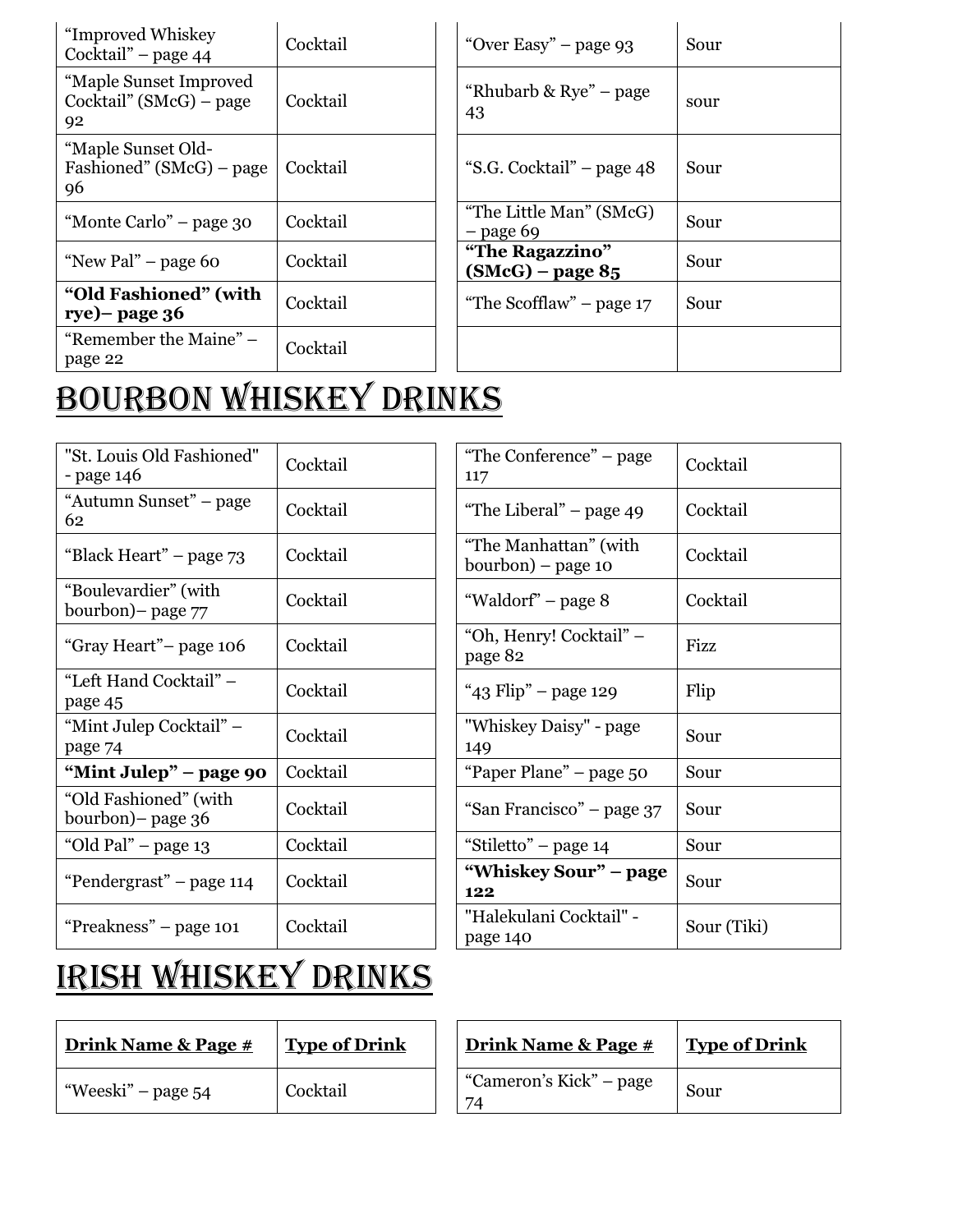# SCOTCH WHISKY DRINKS

| Drink Name & Page #                              | <b>Type of Drink</b> | Drink Name & Page #                       | <b>Type of Drink</b> |
|--------------------------------------------------|----------------------|-------------------------------------------|----------------------|
| "Black Scottish Cyclops" –<br>page 66            | Cocktail             | "Mamie Taylor" – page 50                  | Fizz                 |
| "Bobby Burns" – page 38                          | Cocktail             | "Cameron's Kick" – page<br>74             | Sour                 |
| "Coleman Hawkins"<br>$(SMcG)$ – page 113         | Cocktail             | "Mark Twain" – page<br>94                 | Sour                 |
| "Dry Rob Roy" – page 15                          | Cocktail             | "Pete's Word" - page 108                  | Sour                 |
| "Gratiot Street Cocktail"<br>$(SMcG)$ – page 111 | Cocktail             | "Salt in the Wound"<br>$(SMcG)$ – page 58 | sour                 |
| "Highlander" – page<br>96                        | Cocktail             | "The Blood & Sand" -<br>page 15           | Sour                 |
| "Rob Roy" – page $13$                            | Cocktail             |                                           |                      |

| <u>Type of Drink</u> | <u>Drink Name &amp; Page #</u>            | <b>Type of Drink</b> |
|----------------------|-------------------------------------------|----------------------|
| Cocktail             | "Mamie Taylor" – page 50                  | <b>Fizz</b>          |
| Cocktail             | "Cameron's Kick" – page<br>74             | Sour                 |
| Cocktail             | "Mark Twain" – page<br>94                 | Sour                 |
| Cocktail             | "Pete's Word" – page 108                  | Sour                 |
| Cocktail             | "Salt in the Wound"<br>$(SMcG)$ – page 58 | sour                 |
| Cocktail             | "The Blood & Sand" –<br>page 15           | Sour                 |
| Cocktail             |                                           |                      |

# Sorghum Whiskey drinks

| Drink Name & Page #                       | <b>Type of Drink</b> | Drink Name & Page #                              | <b>Type of Drink</b> |
|-------------------------------------------|----------------------|--------------------------------------------------|----------------------|
| "Frank Borghi" (SMcG) –<br>page 113       | Cocktail             | "No Room for Squares"<br>$(SMcG)$ – page 111     | Cocktail             |
| "Missouri Pacific" (SMcG)<br>$-$ page 109 | Cocktail             | "Sorghum whiskey Old-<br>fashioned" – page $105$ | Cocktail             |

### Un-aged Whiskey Drinks

| <u>Drink Name &amp; Page #</u>       | <b>Type of Drink</b> | <b>Drink Name &amp; Page #</b> | <b>Type of Drink</b> |
|--------------------------------------|----------------------|--------------------------------|----------------------|
| "Wizard of Oz" $(SMcG)$ –<br>page 87 | Cocktail             |                                |                      |
|                                      |                      |                                |                      |

### Brandy or Cognac DRINKS

| Drink Name & Page #                     | <b>Type of Drink</b>  | Drink Name & Page #                | <b>Type of Drink</b> |
|-----------------------------------------|-----------------------|------------------------------------|----------------------|
| "Brandy Alexander" –<br>page 123        | After Dinner<br>Drink | "Vieux Carre" – page<br>31         | Cocktail             |
| "Blackjack" - page 148                  | Cocktail              | "Coffee Cocktail" – page<br>132    | Flip                 |
| "Brandy Milk Punch" -<br>page 138       | Cocktail              | "Brandy Scaffa" - page 65          | Scaffa               |
| "Brandy Vermouth<br>Cocktail" – page 92 | Cocktail              | "St. Stephen's Sour" -<br>page 153 | Sour                 |
| "Champs Elysees" – page<br>21           | Cocktail              | "Classic Cocktail" – page<br>81    | Sour                 |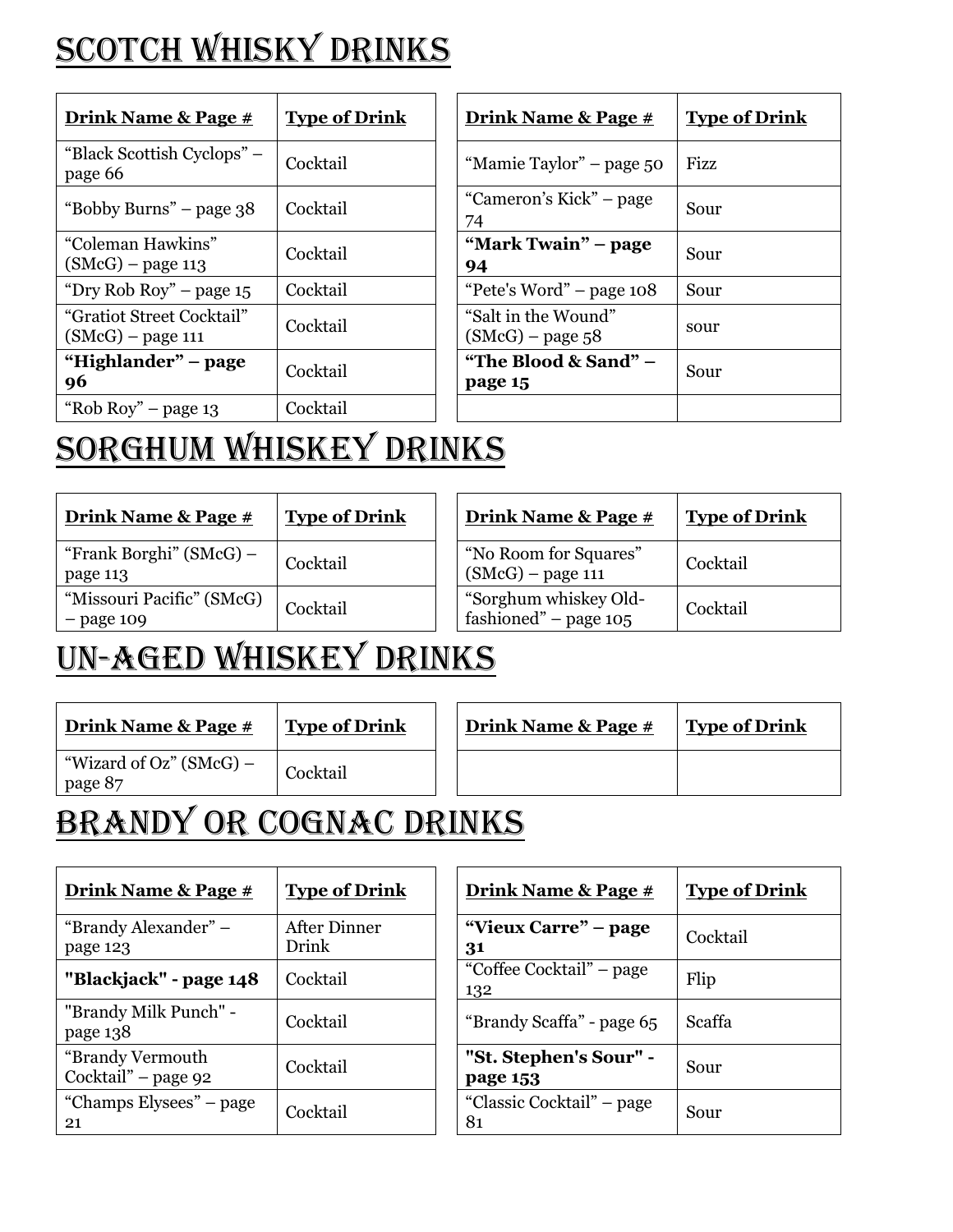| "Corpse Reviver $\#1"$ –<br>page 80         | Cocktail | "Club Cocktail" – page 8                   | sour |
|---------------------------------------------|----------|--------------------------------------------|------|
| "Dead of Winter" – page<br>106              | Cocktail | "Depth Charge Cocktail" –<br>page 88       | Sour |
| "Ferguson" (SMcG) –<br>page 97              | Cocktail | "East India Cocktail" –<br>page 46         | Sour |
| "Fernet Cocktail" – page<br>84              | Cocktail | "Field Cocktail" - page 125                | Sour |
| "French Parade" – page 65                   | Cocktail | "Hoop La!" - page 56                       | Sour |
| "Japanese Cocktail" –<br>page 63            | Cocktail | "Lavender Sidecar" – page<br>62            | Sour |
| "Martica" – page 99                         | Cocktail | "The Sidecar" – page $3$                   | Sour |
| "Robert Treat Special"<br>$-$ page 17       | Cocktail | "Welcome Stranger" –<br>page 88            | Sour |
| "Sidewinder" - page 101                     | Cocktail | "West Indies Sour" - page<br>121           | Sour |
| "The 109 <sup>th"</sup> (SMcG) -<br>page 79 | Cocktail | "Suffering Bastard" - page<br>142          | Sour |
| "The Conference" - page<br>117              | Cocktail | "Jefrey With One F"<br>$(SMcG)$ – page 133 | Wine |
| "The Vanderbilt Cocktail"<br>$-$ page 41    | Cocktail |                                            |      |

| Cocktail | "Club Cocktail" – page 8                   | sour          |
|----------|--------------------------------------------|---------------|
| Cocktail | "Depth Charge Cocktail" –<br>page 88       | Sour          |
| Cocktail | "East India Cocktail" –<br>page 46         | Sour          |
| Cocktail | "Field Cocktail" – page 125                | Sour          |
| Cocktail | "Hoop La!" – page 56                       | Sour          |
| Cocktail | "Lavender Sidecar" – page<br>62            | Sour          |
| Cocktail | "The Sidecar" – page 3                     | Sour          |
| Cocktail | "Welcome Stranger" –<br>page 88            | Sour          |
| Cocktail | "West Indies Sour" – page<br>121           | Sour          |
| Cocktail | "Suffering Bastard" - page<br>142          | Sour (Tiki)   |
| Cocktail | "Jefrey With One F"<br>$(SMcG)$ – page 133 | Wine Cocktail |
| Cocktail |                                            |               |

### Calvados or Apple Brandy DRINKS

| <u>Drink Name &amp; Page #</u>                | <b>Type of Drink</b> | <u>Drink Name &amp; Page #</u>       | <b>Type of Drink</b> |
|-----------------------------------------------|----------------------|--------------------------------------|----------------------|
| "Fallback" – page 137                         | Cocktail             | "Calvados Cocktail" - page<br>47     | Sour                 |
| "Lilywhacker" – page 102                      | Cocktail             | "Calvados Sour" – page<br>124        | Sour                 |
| "Little Sparrow" – page<br>103                | Cocktail             | "Depth Charge Cocktail" –<br>page 88 | Sour                 |
| "Newark" – page $76$                          | Cocktail             | "Diki-Diki" – page 66                | Sour                 |
| "Roulette Cocktail" – page<br>107             | Cocktail             | "Farmhouse Cocktail" –<br>page 93    | Sour                 |
| <b>"Show Me Cocktail"</b><br>(SMcG) - page 99 | Cocktail             | "Honeymoon Cocktail" –<br>page 39    | Sour                 |
| "The Conference" – page<br>117                | Cocktail             | "Jack in the Box" – page<br>123      | Sour                 |
| "Widow's Kiss No. $2"$ –<br>page 127          | Cocktail             | "The Wrestler" – page 129            | Sour                 |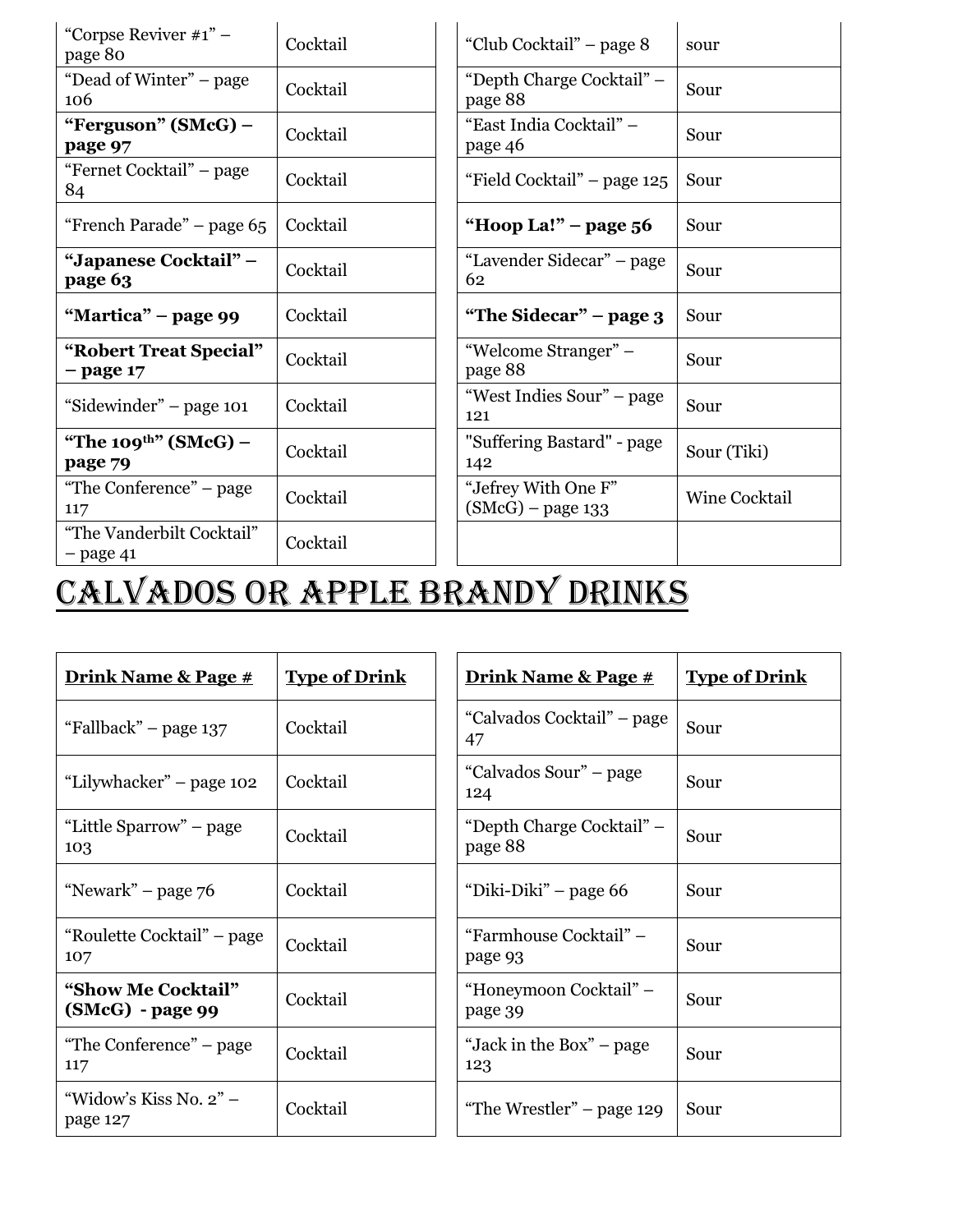| "Widow's Kiss" – page 40  | Cocktail | "La Liberation" (SMcG) –<br>page 126 | Wine Cocktail |
|---------------------------|----------|--------------------------------------|---------------|
| "Harvest Sling" – page 83 | Fizz     |                                      |               |

#### Tequila DRINKS

| <u>Drink Name &amp; Page #</u>                        | <b>Type of Drink</b> | <u>Drink Name &amp; Page #</u>       | <u>Type of Drink</u>   |
|-------------------------------------------------------|----------------------|--------------------------------------|------------------------|
| "Coralillo" – page 112                                | Cocktail             | "Eclipse Cocktail" –<br>page 43      | Sour                   |
| "Rosebud" – page 52                                   | Cocktail             | "El Burro" – page 131                | Sour                   |
| "Rosita" – page 53                                    | Cocktail             | "Galliano Margarita" –<br>page 3     | Sour                   |
| "Zim Zala Bim" - page 71                              | Cocktail             | "Loop Tonic" – page<br>28            | Sour                   |
| "Paloma" – page 110                                   | Fizz                 | "Margarita" – page 16                | Sour                   |
| "21st Century" - page<br>149                          | Sour                 | "Maria Antoinette" – page<br>76      | Sour                   |
| " $212"$ – page 72                                    | Sour                 | "Siesta" – page 51                   | Sour                   |
| "501" – page 60                                       | Sour                 | "The Spectator"<br>(SMcG) – page 119 | Sour / Spicy<br>(Heat) |
| "Bad Idea" – page 59                                  | Sour                 | "Tequila Sunrise" – page<br>10       | <b>Tall Sour</b>       |
| "East Village Athletic<br>Club Cocktail" – page<br>39 | Sour                 | "Baja Tiki" – page 115               | Tiki                   |

| <u>Type of Drink</u> | <u>Drink Name &amp; Page #</u>         | <b>Type of Drink</b>   |
|----------------------|----------------------------------------|------------------------|
| Cocktail             | "Eclipse Cocktail" –<br>page 43        | Sour                   |
| Cocktail             | "El Burro" – page 131                  | Sour                   |
| Cocktail             | "Galliano Margarita" –<br>page 3       | Sour                   |
| Cocktail             | "Loop Tonic" – page<br>28              | Sour                   |
| Fizz                 | "Margarita" – page 16                  | Sour                   |
| Sour                 | "Maria Antoinette" – page<br>76        | Sour                   |
| Sour                 | "Siesta" – page 51                     | Sour                   |
| Sour                 | "The Spectator"<br>$(SMcG)$ – page 119 | Sour / Spicy<br>(Heat) |
| Sour                 | "Tequila Sunrise" – page<br>10         | <b>Tall Sour</b>       |
| Sour                 | "Baja Tiki" – page 115                 | Tiki                   |

#### Mezcal DRINKS

| <u>Drink Name &amp; Page #</u> | <b>Type of Drink</b> |
|--------------------------------|----------------------|
| "All Jacked Up" – page<br>128  | Cocktail             |
| "Los Muertos" – page 97        | Cocktail             |
| "Maguey Sour" – page 95        | Flip                 |

#### **Drink Name & Page # Type of Drink Drink Name & Page # Type of Drink** "Maximilian Affair" - page 153 Sour "Division Bell" – page  $105$  Sour "Naked & Famous" – page 100 Sour

#### Rum DRINKS

| Drink Name & Page #              | <b>Type of Drink</b> | <b>Drink Name &amp; Page #</b>    | <b>Type of Drink</b> |
|----------------------------------|----------------------|-----------------------------------|----------------------|
| "Kingston Negroni" – page<br>112 | Cocktail             | "Hemingway Daiquiri" –<br>page 20 | Sour                 |
| "Martica" – page 99              | Cocktail             | "Mary Pickford" – page 2          | Sour                 |
| "Zombie Julep" - page 151        | Cocktail (Tiki)      | "Nevada" – page 24                | Sour                 |

| <b>Type of Drink</b> | Drink Name & Page #               | <b>Type of Drink</b> |
|----------------------|-----------------------------------|----------------------|
| Cocktail             | "Hemingway Daiquiri" –<br>page 20 | Sour                 |
| Cocktail             | "Mary Pickford" – page 2          | Sour                 |
| Cocktail (Tiki)      | "Nevada" – page 24                | Sour                 |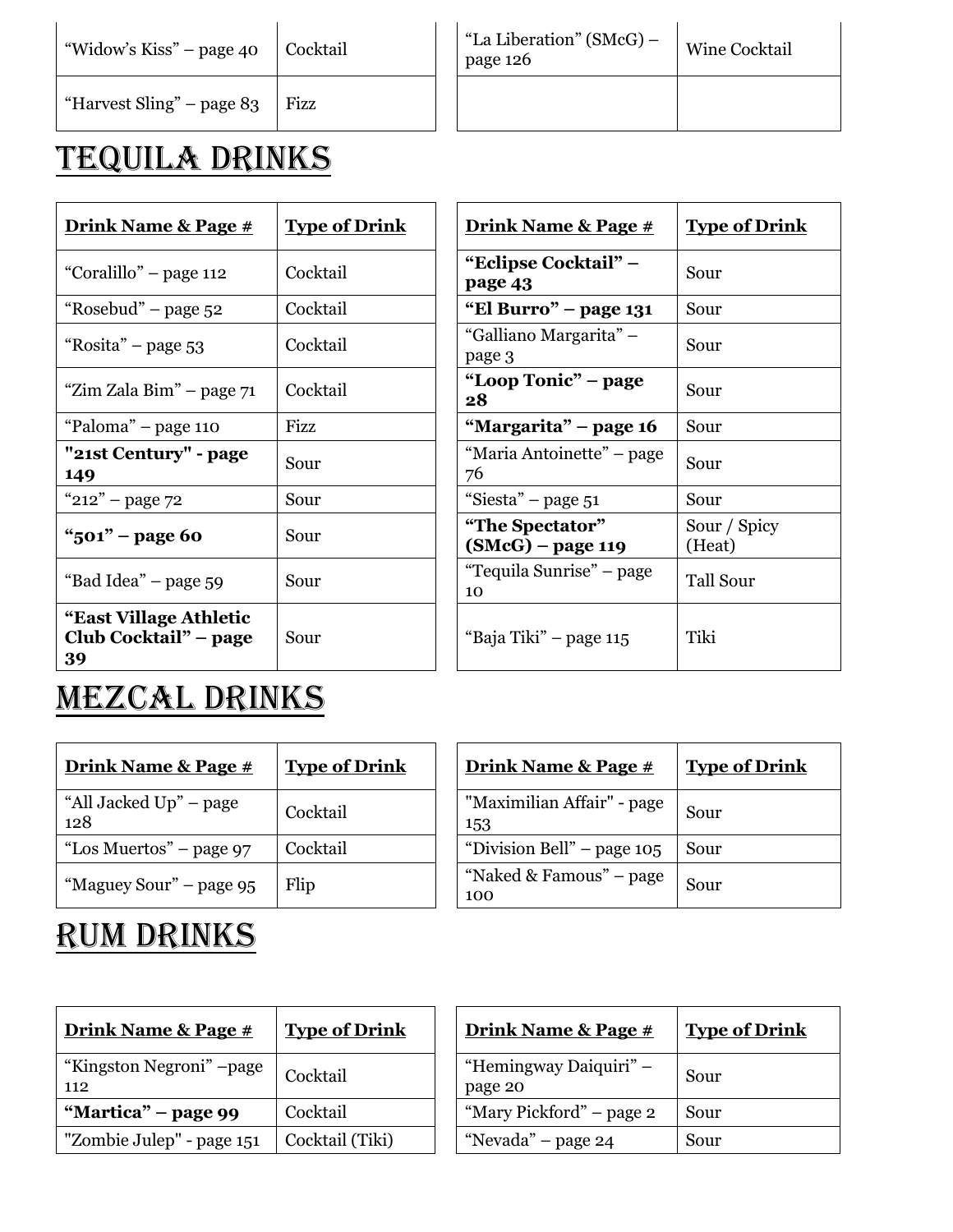| "Stranger Things" (SMcG)<br>$-$ page 120   | Cocktail / Spicy<br>(Heat) | "Planter's Punch" – page<br>33                                      | Sour |
|--------------------------------------------|----------------------------|---------------------------------------------------------------------|------|
| "Rum Crusta" - page 116                    | Crusta                     | "Sevilla" - page 26                                                 | Sour |
| "Daisy de Santiago" - page<br>146          | Daisy                      | "Sitarski" – page 29                                                | Sour |
| "Cuba Libre" - page 137                    | Fizz                       | "Demerara Dry Float" -<br>page 141                                  | Sour |
| "Dark & Stormy" -<br>page 150              | Fizz                       | "Mai Tai" - page 139                                                | Sour |
| "Sewing Circle Cup"<br>$(SMcG)$ – page 124 | Fizz                       | "Merciless Virgin" - page<br>144                                    | Sour |
| "Hurricane" - page 151                     | Sour                       | "Mundo Perdido" - page<br>142                                       | Sour |
| "McGee's Daiquiri" -<br>page 151           | Sour                       | "The Mastodon" - page<br>143                                        | Sour |
| "REDRUM" - page 139                        | Sour                       | "One-Year Anniversary of<br>$\text{Hell}^{\prime\prime}$ – page 127 | Sour |
| "St. Stephen's Sour" -<br>page 153         | Sour                       | "Baja Tiki" – page 115                                              | Tiki |
| "Daiquiri" – page 20                       | Sour                       | "Hula Skirt" - page 116                                             | Tiki |
| "Havana" - page 9                          | Sour                       | "Outrigger" – page 115                                              | Tiki |
|                                            |                            |                                                                     |      |

|  | PISCO DRINKS |
|--|--------------|
|  |              |

| Drink Name & Page #      | <b>Type of Drink</b> | Drink Name & Page #      | <b>Type of Drink</b> |
|--------------------------|----------------------|--------------------------|----------------------|
| "Judgment Day" – page 78 | $\vert$ Flip         | "The Sexpert" - page 143 | Sour (Tiki)          |

#### CACHAÇA DRINKS

| <u>Drink Name &amp; Page #</u> | <b>Type of Drink</b> | <u>Drink Name &amp; Page #</u>    | <b>Type of Drink</b> |
|--------------------------------|----------------------|-----------------------------------|----------------------|
| "Cachacito" – page 110         | Fizz                 | "City Sweep" (SMcG) –<br>page 120 | Fizz / Tiki          |

### Drinks w/ Liqueurs, Aperitifs, digestifs &

# Bitters as the primary ingredient

| <u>Drink Name &amp; Page #</u> | <b>Type of Drink</b> | Drink Name & Page #                        | <b>Type of Drink</b> |
|--------------------------------|----------------------|--------------------------------------------|----------------------|
| "Amaro Cocktail" - page<br>150 | Cocktail             | "Pimm's Cup" – page<br>72                  | Fizz                 |
| "Exit Strategy" - page 136     | Cocktail             | "Iberville Street Cocktail"<br>$-$ page 86 | Sour                 |

| Cocktail / Spicy<br>(Heat) | "Planter's Punch" – page<br>33                                      | Sour         |
|----------------------------|---------------------------------------------------------------------|--------------|
| Crusta                     | "Sevilla" – page 26                                                 | Sour         |
| Daisy                      | "Sitarski" – page 29                                                | Sour         |
| Fizz                       | "Demerara Dry Float" -<br>page 141                                  | Sour (Tiki)  |
| Fizz                       | "Mai Tai" - page 139                                                | Sour (Tiki)  |
| Fizz                       | "Merciless Virgin" - page<br>144                                    | Sour (Tiki)  |
| Sour                       | "Mundo Perdido" - page<br>142                                       | Sour (Tiki)  |
| Sour                       | "The Mastodon" - page<br>143                                        | Sour (Tiki)  |
| Sour                       | "One-Year Anniversary of<br>$\text{Hell}^{\prime\prime}$ – page 127 | Sour / Shrub |
| Sour                       | "Baja Tiki" – page 115                                              | Tiki         |
| Sour                       | "Hula Skirt" – page 116                                             | Tiki         |
| Sour                       | "Outrigger" – page 115                                              | Tiki         |

| Drink Name & Page #      | <b>Type of Drink</b> |
|--------------------------|----------------------|
| "The Sexpert" - page 143 | Sour (Tiki)          |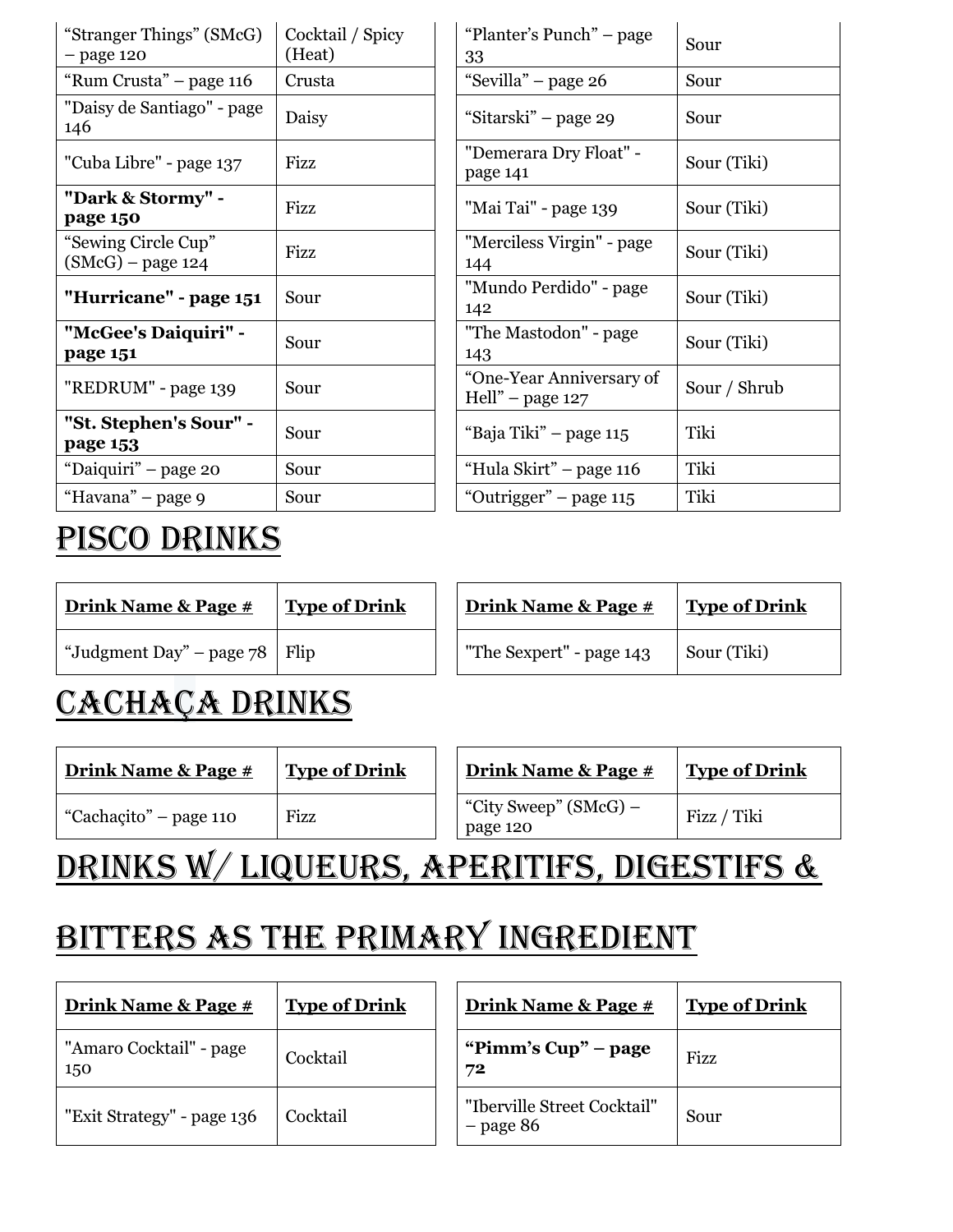| "Dubonnet Cocktail" -<br>page 95                           | Cocktail | "Mia Rigazza" – page 64         | Sour        |
|------------------------------------------------------------|----------|---------------------------------|-------------|
| "Fernet Cocktail" – page<br>84                             | Cocktail | "Mr. Clark's Cane" –<br>page 58 | Sour        |
| "The Bitter Handshake" –<br>page 67                        | Cocktail | "Trinidad Sour" –<br>page 56    | Sour        |
| "Violette Affinity" - page<br>75                           | Cocktail | "Under Grad" – page 134         | Sour        |
| "Americano" – page 32                                      | Fizz     | "Cosa Nostra" - page 141        | Sour (Tiki) |
| "Bon Soir" – page 91                                       | Fizz     | "Limon Sunrise" – page 4        | Tall Sour   |
| "Pamplemousse Aperol"<br>$\text{F}\text{izz}$ " – page 126 | Fizz     |                                 |             |

| Cocktail | "Mia Rigazza" – page 64         | Sour             |
|----------|---------------------------------|------------------|
| Cocktail | "Mr. Clark's Cane" –<br>page 58 | Sour             |
| Cocktail | "Trinidad Sour" –<br>page 56    | Sour             |
| Cocktail | "Under Grad" – page 134         | Sour             |
| Fizz     | "Cosa Nostra" - page 141        | Sour (Tiki)      |
| Fizz     | "Limon Sunrise" – page 4        | <b>Tall Sour</b> |

#### Communal Drinks

| <u>Drink Name &amp; Page #</u>                         | <b>Type of Drink</b> | <u>Drink Name &amp; Page #</u>           | <b>Type of Drink</b> |
|--------------------------------------------------------|----------------------|------------------------------------------|----------------------|
| "Aged Egg Nog" - page 145                              | Dessert / Holiday    | "Planter's Punch" – page<br>33           | Sour                 |
| "Egg $Nog"$ – page 104                                 | Dessert / Holiday    | "Amaretto-Bourbon<br>Punch" $-$ page 103 | Sour / Fizz          |
| "A Boy Named Brandy"<br>(Champagne Punch) –<br>page 61 | Fizz                 |                                          |                      |

| <b>Drink Name &amp; Page #</b>           | <b>Type of Drink</b> |
|------------------------------------------|----------------------|
| "Planter's Punch" – page<br>33           | Sour                 |
| "Amaretto-Bourbon<br>Punch" – page $103$ | Sour / Fizz          |
|                                          |                      |
|                                          |                      |

#### CHAMPAGNE COCKTAILS

| Drink Name & Page #                   | <b>Type of Drink</b>  | Drink Name & Page #     | <b>Type of Drink</b>  |
|---------------------------------------|-----------------------|-------------------------|-----------------------|
| "Buck's Fizz" – page 18               | Champagne<br>Cocktail | "French $75"$ – page 18 | Champagne<br>Cocktail |
| "Champagne Cocktail" –<br>page 18     | Champagne<br>Cocktail | "Kir Royale" – page 133 | Champagne<br>Cocktail |
| "Death in the Afternoon" –<br>page 18 | Champagne<br>Cocktail | "Mimosa" – page $18$    | Champagne<br>Cocktail |

| <b>Type of Drink</b>  | Drink Name & Page #     | <b>Type of Drink</b>  |  |
|-----------------------|-------------------------|-----------------------|--|
| Champagne<br>Cocktail | "French $75"$ – page 18 | Champagne<br>Cocktail |  |
| Champagne<br>Cocktail | "Kir Royale" – page 133 | Champagne<br>Cocktail |  |
| Champagne<br>Cocktail | "Mimosa" – page 18      | Champagne<br>Cocktail |  |

# SHERRY DRINKS

| Drink Name & Page #                            | <b>Type of Drink</b> | Drink Name & Page # | <b>Type of Drink</b> |
|------------------------------------------------|----------------------|---------------------|----------------------|
| "Adonis Cocktail" – page<br>. 2 $\overline{ }$ | Cocktail             |                     |                      |

| Drink Name & Page # | <b>Type of Drink</b> |
|---------------------|----------------------|
|                     |                      |